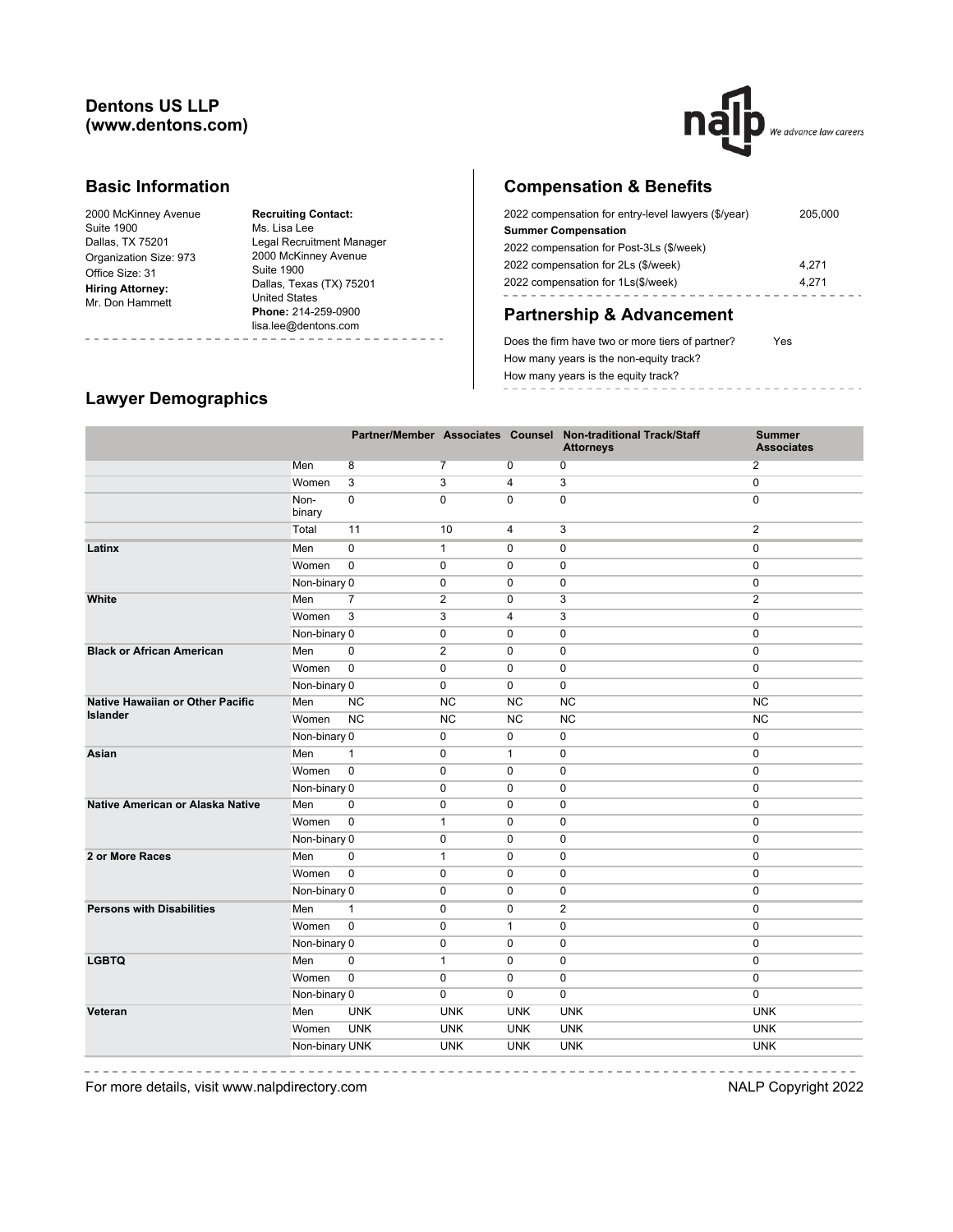

#### **Pro Bono/Public Interest**

| Ben Weinberg<br>Pro Bono Partner<br>312-876-3101<br>benjamin.weinberg@dentons.com |           |
|-----------------------------------------------------------------------------------|-----------|
| Is the pro bono information indicated here firm-wide or specific to one office?   | Firm-wide |
| % Firm Billable Hours last year                                                   | 3.16%     |
| Average Hours per Attorney last year                                              | 49        |
| Percent of associates participating last year                                     | 85%       |
| Percent of partners participating last year                                       | 51%       |
| Percent of other lawyers participating last year                                  | 44%       |
| <b>Professional Development</b>                                                   |           |
| Evaluations                                                                       | Annual    |

| Does your organization use upward reviews to evaluate and provide feedback to supervising lawyers? | No  |
|----------------------------------------------------------------------------------------------------|-----|
| Rotation for junior associates between departments/practice groups?                                | No  |
| Does your organization have a dedicated professional development staff?                            | Yes |
| Does your organization have a coaching/mentoring program                                           | Yes |
| Does your organization give billable hours credit for training time?                               | Yes |

### **HIRING & RECRUITMENT**

|                                            | Began Work In  |                                |          |                                | <b>Expected</b> |
|--------------------------------------------|----------------|--------------------------------|----------|--------------------------------|-----------------|
| <b>LAWYERS</b>                             | 2020           | <b>Prior Summer Associates</b> | 2021     | <b>Prior Summer Associates</b> | 2022            |
| Entry-level                                | 0              | $\Omega$                       | 0        | 0                              | $\Omega$        |
| Entry-level (non-traditional track)        | $\Omega$       | 0                              | $\Omega$ | $\mathbf 0$                    | $\Omega$        |
| <b>Lateral Partners</b>                    | $\overline{2}$ | $\Omega$                       | 1        | $\mathbf 0$                    | $\Omega$        |
| Lateral Associates                         |                | $\Omega$                       | 3        | $\mathbf 0$                    | $\Omega$        |
| All Other Laterals (non-traditional track) | $\Omega$       | 0                              | $\Omega$ | $\mathbf 0$                    | $\Omega$        |
| Post-Clerkship                             | $\Omega$       | $\Omega$                       | $\Omega$ | $\mathbf 0$                    | $\Omega$        |
| LL.M.s (U.S.)                              | 0              | $\Omega$                       | $\Omega$ | $\mathbf 0$                    | $\Omega$        |
| $LL.M.s$ (non- $U.S.$ )                    | $\Omega$       | $\Omega$                       | 0        | $\mathbf 0$                    | $\Omega$        |
| <b>SUMMER</b>                              |                |                                |          |                                |                 |
| Post-3Ls                                   | $\Omega$       | $\Omega$                       | $\Omega$ | $\mathbf 0$                    | $\Omega$        |
| 2 <sub>ls</sub>                            | $\Omega$       | $\Omega$                       | $\Omega$ | $\mathbf 0$                    | 2               |
| 1Ls                                        | 0              | 0                              | 0        | 0                              | $\Omega$        |

Number of 2021 Summer 0 2Ls considered for associate offers Number of offers made to summer 2L associates 0

General Hiring Criteria There is no typical candidate for our Summer Associate Program. We look for bright, innovative and hard-working people with diverse backgrounds and experiences. We want to see a strong record of academic success and extracurricular achievement. It's equally important that our Summer Associates can work well in a team and have the drive and willingness to take on significant responsibilities.

#### **General Practice Areas**

| <b>GENERAL PRACTICE AREAS</b> | <b>EMPLOYER'S</b><br><b>PRACTICE GROUP</b><br><b>NAME</b> | NO. OF<br><b>PARTNERS/MEMBERS</b> | NO. OF<br><b>COUNSEL</b> | NO. OF<br><b>ASSOCIATES</b> | NO. OF<br><b>ENTRY-LEVEL</b><br><b>PLACEMENTS</b><br>IN THIS<br><b>PRACTICE</b><br><b>AREA LAST</b><br><b>YEAR</b> | NO. OF<br><b>NON-TRADITIONAL</b><br><b>TRACK/STAFF</b><br><b>ATTORNEYS</b> |
|-------------------------------|-----------------------------------------------------------|-----------------------------------|--------------------------|-----------------------------|--------------------------------------------------------------------------------------------------------------------|----------------------------------------------------------------------------|
| <b>Banking, Finance</b>       | <b>Capital Markets</b>                                    |                                   |                          | 0                           |                                                                                                                    | $\Omega$                                                                   |
| <b>Business, Corporate</b>    | Corporate                                                 | 5                                 |                          | $\overline{2}$              |                                                                                                                    | 0                                                                          |
| Energy                        | Energy                                                    |                                   | 0                        |                             |                                                                                                                    | 0                                                                          |
| <b>Intellectual Property</b>  | Intellectual Property & 2<br>Technology                   |                                   |                          | 4                           |                                                                                                                    | 6                                                                          |